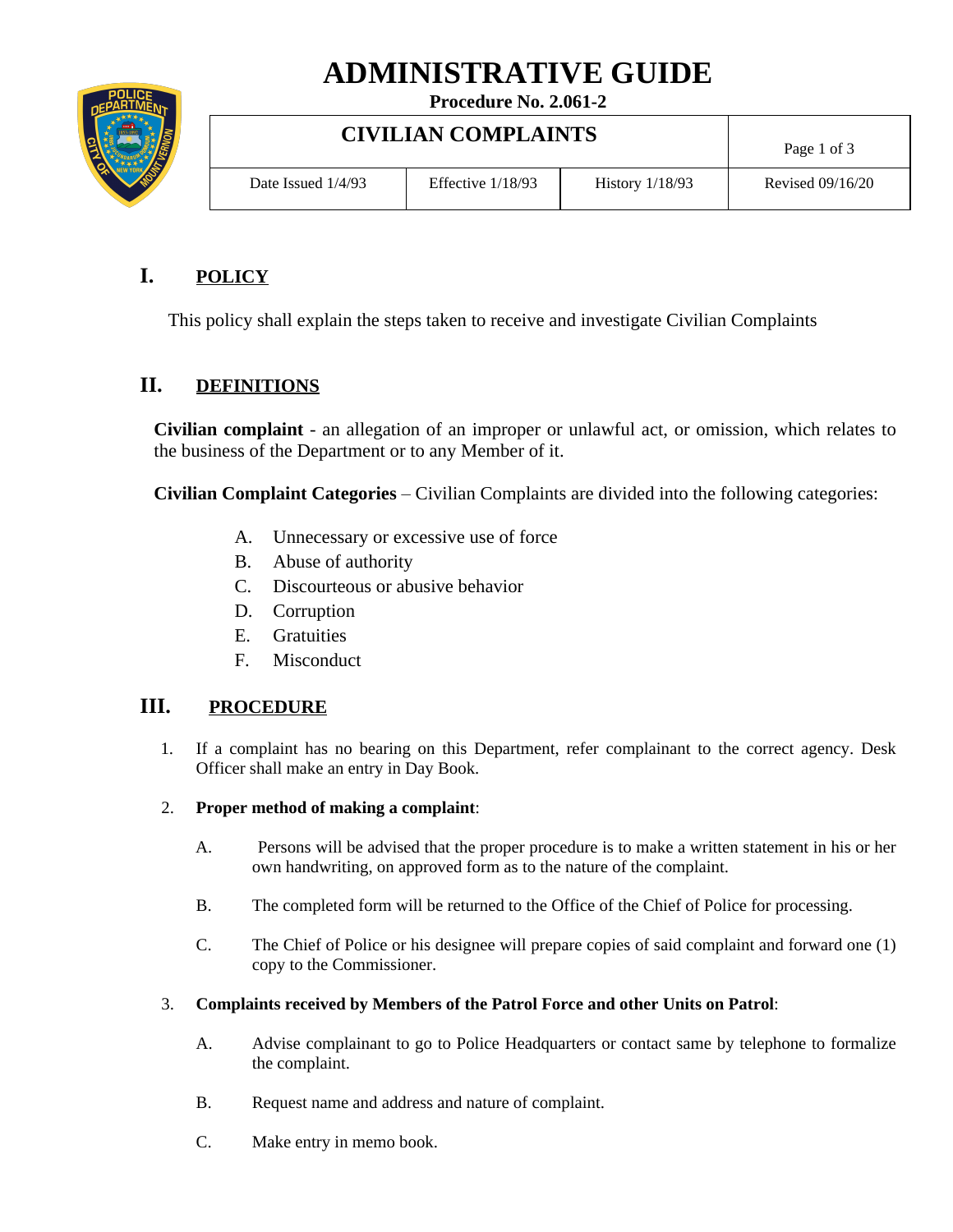#### ADMINISTRATIVE GUIDE 2.061-2 - CIVILIAN COMPLAINTS

D. Immediately notify Desk Officer and at the end of tour submit an MV-5.

#### 4. **Complaints received by Desk Officer:**

- A. Civilians lodging complaints of past misconduct by officers of this Department will be supplied with a Civilian Complaint Report (MV 97) by the Desk Officer with instructions to complete the form. The Desk Officer shall offer to assist the complainant with completing the MV-97 while at Headquarters. He will also advise the completed form may be returned by mail to the Chief of Police or in person to the Desk Officer. The Desk Officer must issue this complaint form and *should* attempt to obtain the name, address and telephone number of the complainant. If the Complainant does not supply their pedigree information, the complaint form must still be issued. The Desk Officer shall make an entry in the Day Book indicating the above information and specify that an MV-97 was issued. The Desk Officer accepting the complaint will make observations of the complainant regarding his general physical appearance and general behavior and record such observations in the Day Book. Observations may include whether complainant was apparently intoxicated, drugged, disturbed, physical condition and appearance, etc.
	- 1. Upon receipt of a completed MV-97 the Desk Officer must complete the last line of the Civilian Complaint Report, which includes RECEIVED BY, TIME, DATE, LOCATION, RELATED INCIDENT NUMBER.
	- 2. Any complaint received by the Desk Officer will be treated as confidential and be forwarded to the Chief's office in a sealed envelope.

#### 5. **The office of the Chief of Police shall:**

- A. Keep proper records.
- B. Upon receipt of written complaints, the Chief of Police will assign said complaint to the subject officer's Commanding Officer or to the Internal Affairs Officer for immediate investigation and report.
- C. Upon completion of the investigation the Chief of Police will review all reports and endorse with recommendations to the Commissioner of Public Safety.
- D. The Chief of Police shall be responsible for the proper processing of complaints and assignment of serial numbers.
- E. Decision and Notifications In all complaints, the complainant shall be notified of the results of the investigation either in person, by telephone or in writing. The notification shall be made by the Chief or his designated representative. If the investigation resulted in disciplinary action against the Department Member, the complainant shall be advised only that "Appropriate" disciplinary action has been taken; the specific action shall not be released.
	- 1. In cases where the complaint concerns an act of misconduct in progress, the Chief of Police will be immediately notified by the Desk Officer, if such complaint is made at times other than when the Chief of Police is on duty, the senior patrol superior officer will immediately commence an investigation.